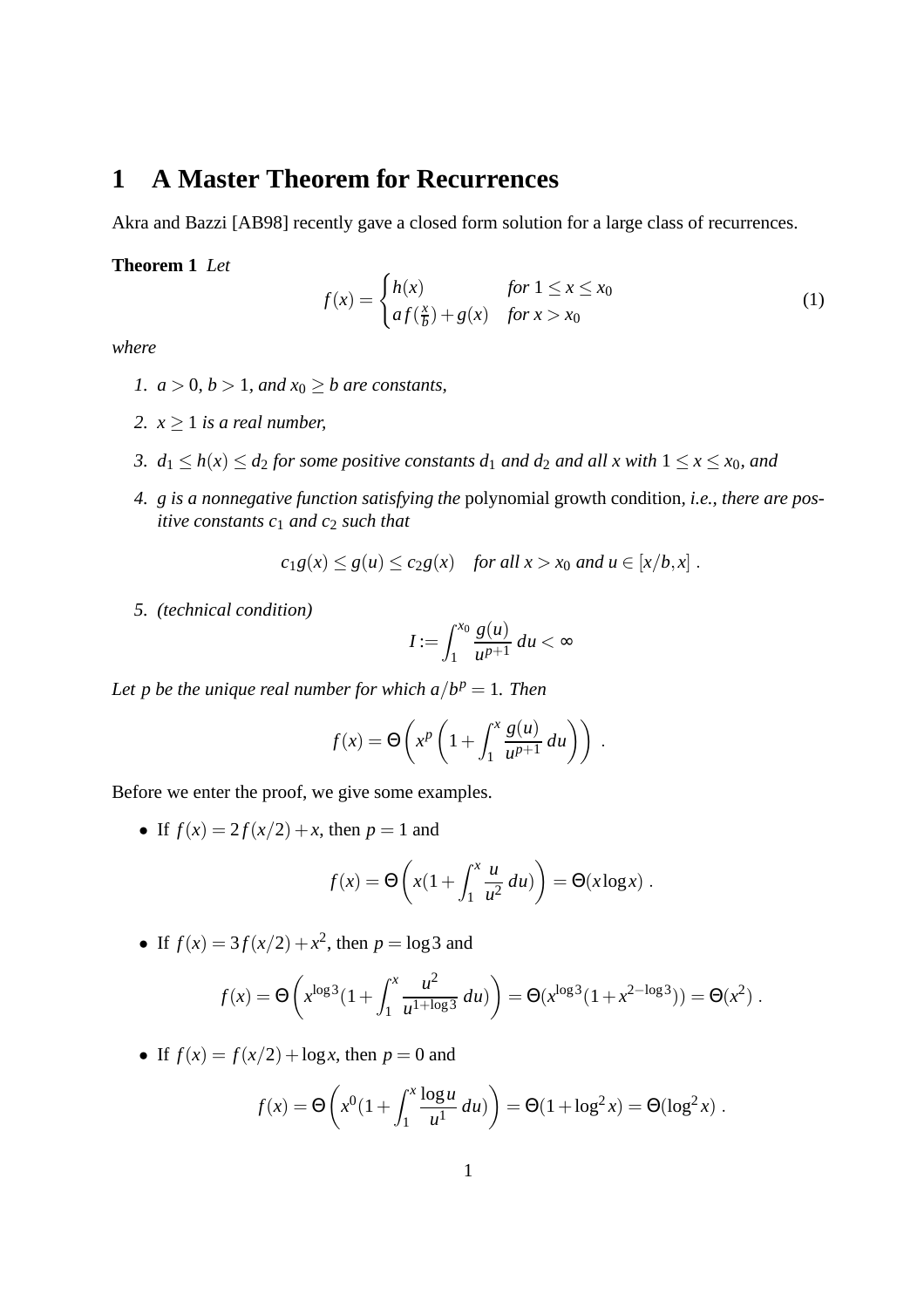**Proof:** For any  $x > x_0$ , we have  $x/b < x$  and  $x/b > x_0/b > 1$ . Thus  $f(x)$  is well-defined. We need to prove

$$
C \cdot x^p \left( 1 + \int_1^x \frac{g(u)}{u^{p+1}} du \right) \le f(x) \le D \cdot x^p \left( 1 + \int_1^x \frac{g(u)}{u^{p+1}} du \right) \tag{2}
$$

for positive constants *C* and *D*. We prove the upper bound and leave the lower bound to exercise 1. The proof of the upper bound is by induction on the index of *x*, the smallest integer *k* such that  $x/b^k \leq x_0$ .

Assume first that  $1 \le x \le x_0$ . Then

$$
f(x) = h(x) \le d_2 \le d_2 \frac{x^p}{\min(1, x_0^p)} \le d_2 \frac{x^p \left(1 + \int_1^x \frac{g(u)}{u^{p+1}} du\right)}{\min(1, x_0^p)},
$$

since  $x^p$  assumes its minimum in [1,  $x_0$ ] at either  $x = 1$  (if  $p \ge 0$ ) or  $x = x_0$  (if  $p < 0$ ) and since the value of the integral is nonnegative. Thus the upper bound in equation (2) holds for any *D* for which  $D \ge d_2 / \min(1, x_0^p)$  $_0^p$ ).

Assume next that  $x > x_0$ . The index of  $x/b$  is one smaller than the index of x and hence we may use the upper bound in equation (2) for  $x/b$ . We obtain:

$$
f(x) = af\left(\frac{x}{b}\right) + g(x)
$$
 definition of  $f$   
\n
$$
\leq a \cdot D \cdot \left( \left(\frac{x}{b}\right)^p \left(1 + \int_1^{x/b} \frac{g(u)}{u^{p+1}} du\right) \right) + g(x)
$$
 induction hypothesis  
\n
$$
= D \cdot x^p \left(1 + \int_1^{x/b} \frac{g(u)}{u^{p+1}} du\right) + g(x)
$$
since  $a/b^p = 1$   
\n
$$
\leq D \cdot x^p \left(1 + \int_1^x \frac{g(u)}{u^{p+1}} du\right)
$$

provided we can establish the inequality

$$
g(x) \le D \cdot x^p \int_{x/b}^x \frac{g(u)}{u^{p+1}} du.
$$

The inequality is a simple consequence of the polynomial-growth assumption. Observe that  $g(u) \ge c_1 g(x)$  for  $x/b \le u \le x$  and  $u^{p+1} \le \max((x/b)^{p+1}, x^{p+1})$  and hence

$$
D \cdot x^{p} \int_{x/b}^{x} \frac{g(u)}{u^{p+1}} du \ge D \cdot x^{p} (x - x/b) \frac{c_{1}g(x)}{\max((x/b)^{p+1}, x^{p+1})}
$$
  
=  $D \cdot \frac{c_{1}(1 - 1/b)}{\max((1/b)^{p+1}, 1)} g(x)$   
 $\ge g(x)$ 

provided that  $D \ge \max((1/b)^{p+1}, 1)/(c_1(1-1/b))$ . This completes the induction step.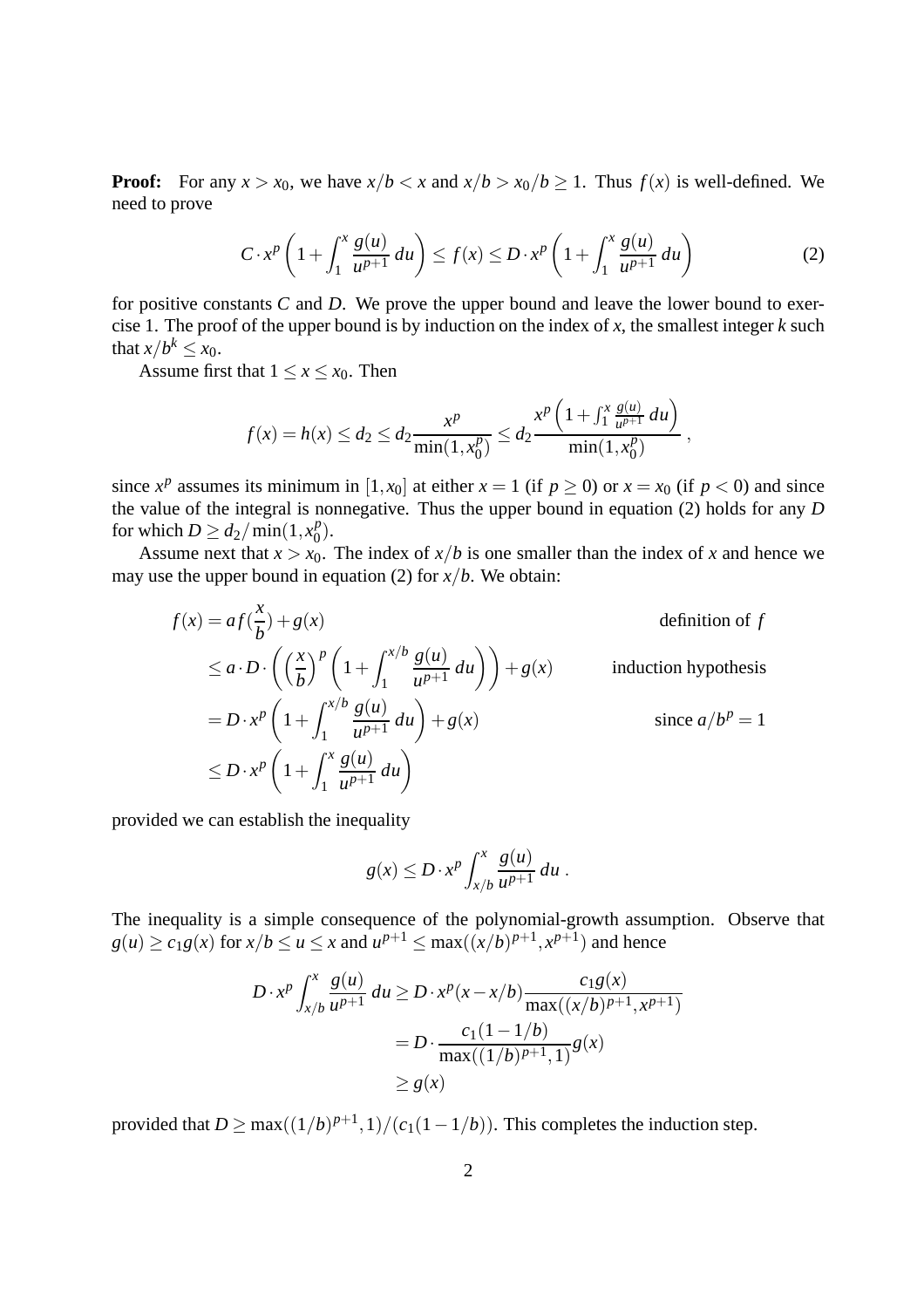We satisfy both constraints on *D* by setting  $D = \max(d_2, d_2/x_0^p)$  $\binom{p}{0}, b/(c_1(b-1)), 1/(c_1(b-1))$  $1)b^{p}$ ).

How does the value  $I := x^p \int_1^x g(u)/u^{p+1} du$  depend on the relation of *g* and *p*? Inspection of a table of integrals<sup>1</sup> yields:

$$
\int_{1}^{x} \frac{1}{u^{1+\epsilon}} du = -\left[\frac{1}{\epsilon u^{\epsilon}}\right]_{1}^{x} = \Theta(1) \qquad \epsilon > 0
$$
\n
$$
\int_{1}^{x} \frac{\ln^{k} u}{u} du = \left[\frac{\ln^{k+1} u}{k+1}\right]_{1}^{x} = \Theta(\ln^{k+1} x) \qquad k \ge 0
$$
\n
$$
\int_{1}^{x} \frac{u^{\delta} \ln^{k}}{u} du = \Theta\left(\left[u^{\delta} \ln^{k} u\right]_{1}^{x}\right) = \Theta(x^{\delta} \ln^{k} x) \qquad \delta > 0 \text{ and } k \ge 0
$$

Thus

• 
$$
f(x) = \Theta(x^p)
$$
, if  $g(x) = O(x^{p-\epsilon})$  for some  $\epsilon > 0$ ,

• 
$$
f(x) = \Theta(g(x) \log^{k+1} x)
$$
 if  $g(x) = \Theta(x^p \log^k)$  for some  $k \ge 0$ , and

• 
$$
f(x) = \Theta(g(x))
$$
 if  $g(x) = \Theta(x^{p+\delta} \log^k)$  for some  $\delta > 0$  and  $k \ge 0$ .

It is instructive to inspect the value  $I_{\Delta} := x^p \int_{x/h}^{x/h^{i-1}}$  $\int_{x/b^i}^{x/b^{i-1}} g(u)/u^{p+1} du$ . For  $g(x) = x^p$ , we have

$$
I_{\Delta} = x^p \int_{x/b^i}^{x/b^{i-1}} \frac{g(u)}{u^{p+1}} du = x^p \int_{x/b^i}^{x/b^{i-1}} \frac{1}{u} du = x^p [\ln u]_{x/b^i}^{x/b^{i-1}} = x^p \ln b,
$$

i.e., all levels of the recursion contribute essentially the same amount to  $f(x)$ . If  $g(x) = \omega(x^p)$ , the outermost level (*i* = 0) contributes most, and if  $g(x) = o(x^p)$ , the bottommost level (*i* = log<sub>*b*</sub> $x$ ) contributes most.

**Exercise 1** *Prove the lower bound of Theorem 1.*

Let us see a second proof. We first express  $f(x)$  as a sum.

**Lemma 1** Let k be the minimal integer with  $x/b^k \le x_0$ . Then

$$
f(x) = a^{k} f(x/b^{k}) + \sum_{0 \leq i < k} a^{i} g(x/b^{i}) = a^{k} h(x/b^{k}) + \sum_{0 \leq i \leq k} a^{i} g(x/b^{i}).
$$

**Proof:** Either by repeated substitution or by induction on *k*.

Let us next study the two terms in the expression for  $f(x)$ . Since  $1 \le x/b^k \le x_0$ , we have  $d_1 \leq h(x/b_k) \leq d_2$  and hence

 $\blacksquare$ 

$$
a^k h(x/b^k) = \Theta(a^k) = \Theta(x^p)
$$

<sup>&</sup>lt;sup>1</sup>See for example, the Wikipedia entry on lists of integrals.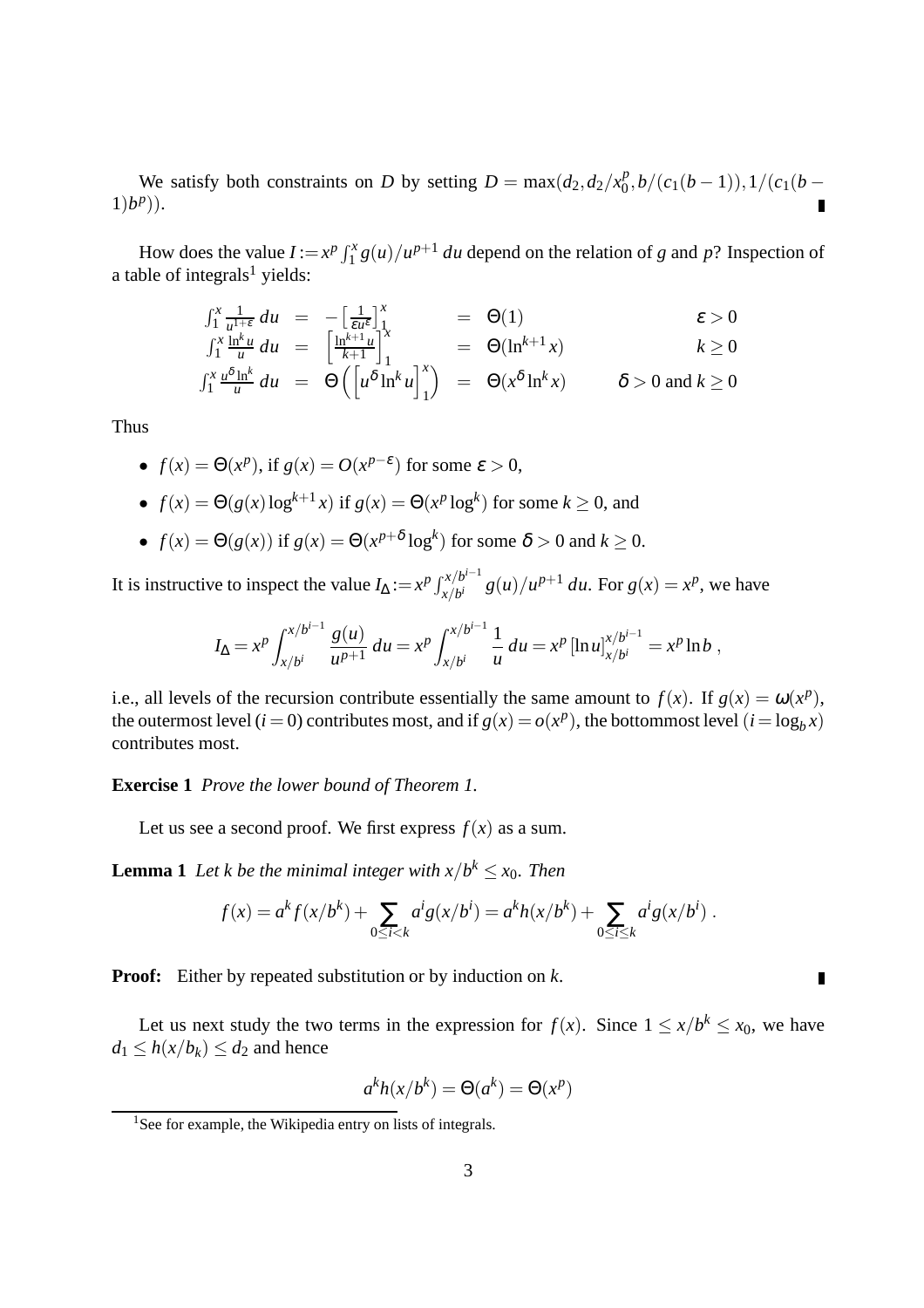where the last equality can be established by taking logarithms on both sides and observing that  $k \log a = (\log x) / (\log b) \log a$  and  $p \log x = (\log a) / (\log b) \log x$ .

We turn to the sum  $S := \sum_{0 \le i < k} a^i g(x/b^i)$  Define  $x^*$  as  $x/b^k$ . Then  $x/b^i = x^*b^{k-i}$  and hence

$$
S = a^k \sum_{0 \le i < k} \frac{g(x^* b^{k-i})}{a^{k-i}} = x^p \sum_{1 \le j \le k} \frac{g(x^* b^j)}{a^j} = x^p \sum_{1 \le j \le k} \frac{g(x^* b^j)}{(b^p)^j} = x^p S'
$$

where the second equality uses the substitution  $j = k - i$  and the third equality uses  $a = b^p$ . Since sums are harder to evaluate than integrals, we want to turn the sum into a integral. Consider a single term  $g(x^*b^j)/(b^j)^p$ . We want it to be the value of an integral from  $x^*b^{j-1}$  to  $x^*b^j$ . The length of this integral is  $x^*(b^j - b^{j-1}) = x^*b^j(1-1/b)$ . Thus

$$
\frac{g(x^*b^j)}{(b^j)^p} = \frac{(x^*)^p g(x^*b^j)}{(x^*b^j)^p} = (x^*)^p \frac{b}{b-1} \int_{x^*b^{j-1}}^{x^*b^j} \frac{g(x^*b^j)}{(x^*b^j)^p \cdot (x^*b^j)} du = (x^*)^p \frac{b}{b-1} \int_{x^*b^{j-1}}^{x^*b^j} \frac{g(x^*b^j)}{(x^*b^j)^{p+1}} du.
$$

With

$$
h(u) := \frac{g(x^*b^j)}{(x^*b^j)^{p+1}} \quad \text{for } x^*b^{j-1} < u \leq x^*b^j \text{, we have } \quad S' = (x^*)^p \frac{b}{b-1} \int_{x^*}^x h(u) \, du \, .
$$

For  $x^*b^{j-1} < u \leq x^*b^j$ , we have

$$
\frac{h(u)}{g(u)/u^{p+1}} = \frac{g(x^*b^j)}{g(u)} \cdot \frac{(x^*b^j)^{p+1}}{u^{p+1}} = \Theta(1) \cdot \Theta(1) = \Theta(1) .
$$

For the first fraction, this follows from the polynomial growth property of *g*, and for the second fraction, this follows from the polynomial growth property of  $x^{1+p}$ . Thus

$$
S' = (x^*)^p \frac{b}{b-1} \int_{x^*}^x h(u) \, du = \Theta \left( \int_{x^*}^x \frac{g(u)}{u^{p+1}} \, du \right) \, .
$$

and we completed the alternative proof of the AB-theorem. We should remark that the alternative proof does not generalize.

We come to extensions. In Theorem 1,  $f(x)$  is defined as *a* times the value of f at  $x/b$ . More generally, we can define  $f(x)$  as a linear combination of smaller values.

$$
f(x) = \begin{cases} h(x) & \text{for } 1 \le x \le x_0 \\ \sum_{i=1}^k a_i f(\frac{x}{b_i}) + g(x) & \text{for } x > x_0 \end{cases}
$$
 (3)

where *k* is an integer constant and  $a_i > 0$  and  $b_i > 1$  are real constants. In order to make *f* well defined, we require  $x_0 \ge \max_i b_i$ . Then  $1 \le x/b_i < x$  for all  $x \ge x_0$  and all *i*. We define *p* as the unique real number for which  $\sum_i a_i (1/b_i)^p = 1$ .

**Theorem 2 (Akra-Bazzi)** *Under the assumptions stated above,*

$$
f(x) = \Theta\left(x^p \left(1 + \int_1^x \frac{g(u)}{u^{p+1}} du\right)\right).
$$